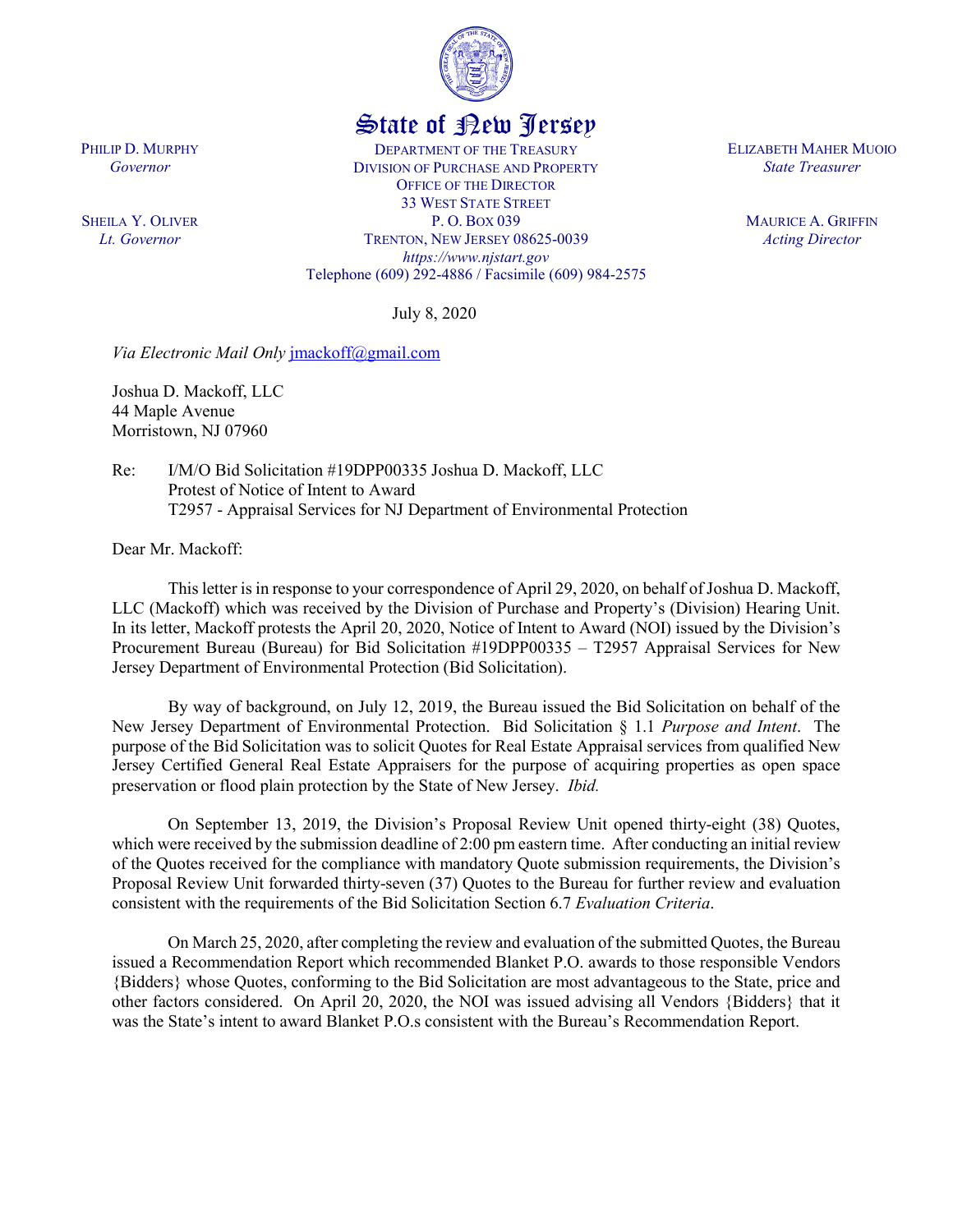With respect to the Quote submitted by Mackoff, the Bureau's Recommendation Report noted the following:

## **Mackoff**

The Quote submitted by Mackoff was determined by the Bureau to be non-responsive to the mandatory material requirements of the Bid Solicitation, as it failed to provide the required pricing for Price Line 2 in the Northern Region and Price Line 4 in the Central Region as required by Section 4.4.5.2, State Supplied Price Sheet Instructions. Section 4.4.5.2 states, "The Vendor (Bidder) must provide a Firm-Fixed all-inclusive hourly rate for both price lines of a Region in order to be eligible for award of that Region. The Vendor (Bidder) must be willing and able to service the entire Region that is bid. Quotes submitted for less than an entire Region will be rejected and deemed as nonresponsive for the respective Region. The Vendor {Bidder} is able to submit a Quote for a single Region, or any combination of Regions." The Bureau notes that the Vendor {Bidder} did not submit a Quote for any other Region.

Subsequently, the Bureau found Mackoff to be non-responsive to the mandatory material requirements of the Bid Solicitation and its Quote was not further evaluated.

On April 23, 2020, Mackoff sent a protest letter to the Division challenging the Bureau's April 20, 2020 NOI and the determination that its submitted Quote was non-responsive. Specifically Mackoff stated in part:

My reasons for no completing these lines are as follows:

- The instruction were very unclear as to how to complete the form and what information was required.
- I chose not to perform work out of my region as I do not have the knowledge or data available to produce effective and compliance work in areas where I have no experience.

In consideration of Mackoff's protest, I have reviewed the record of this procurement, including the Bid Solicitation, Mackoff's Quote and protest, the relevant statutes, regulations, and case law. This review of the record has provided me with the information necessary to determine the facts of this matter and to render an informed Final Agency Decision on the merits of the protest. I set forth herein the Division's Final Agency Decision.

The Division's administrative regulations that govern the advertised procurement process establish certain requirements that must be met in order for a Quote to be accepted. Those regulations provide in relevant part that:

> (a) In order to be eligible for consideration for award of contract, the bidder's proposal shall<sup>[1](#page-1-0)</sup> conform to the following requirements or be subject to designation as a non-responsive proposal for noncompliance:

6. Include all RFP-required pricing information.

[*N.J.A.C.* 17:12-2.2(a), emphasis added.]

. . .

l

Among those attachments required to be submitted with the Quote is the State-Supplied Price Sheet discussed in Bid Solicitation Section 4.4.5 *State-Supplied Price Sheet*.

<span id="page-1-0"></span><sup>1</sup> "Shall – Denotes that which is a mandatory requirement." Bid Solicitation § 2.2 *General Definitions*.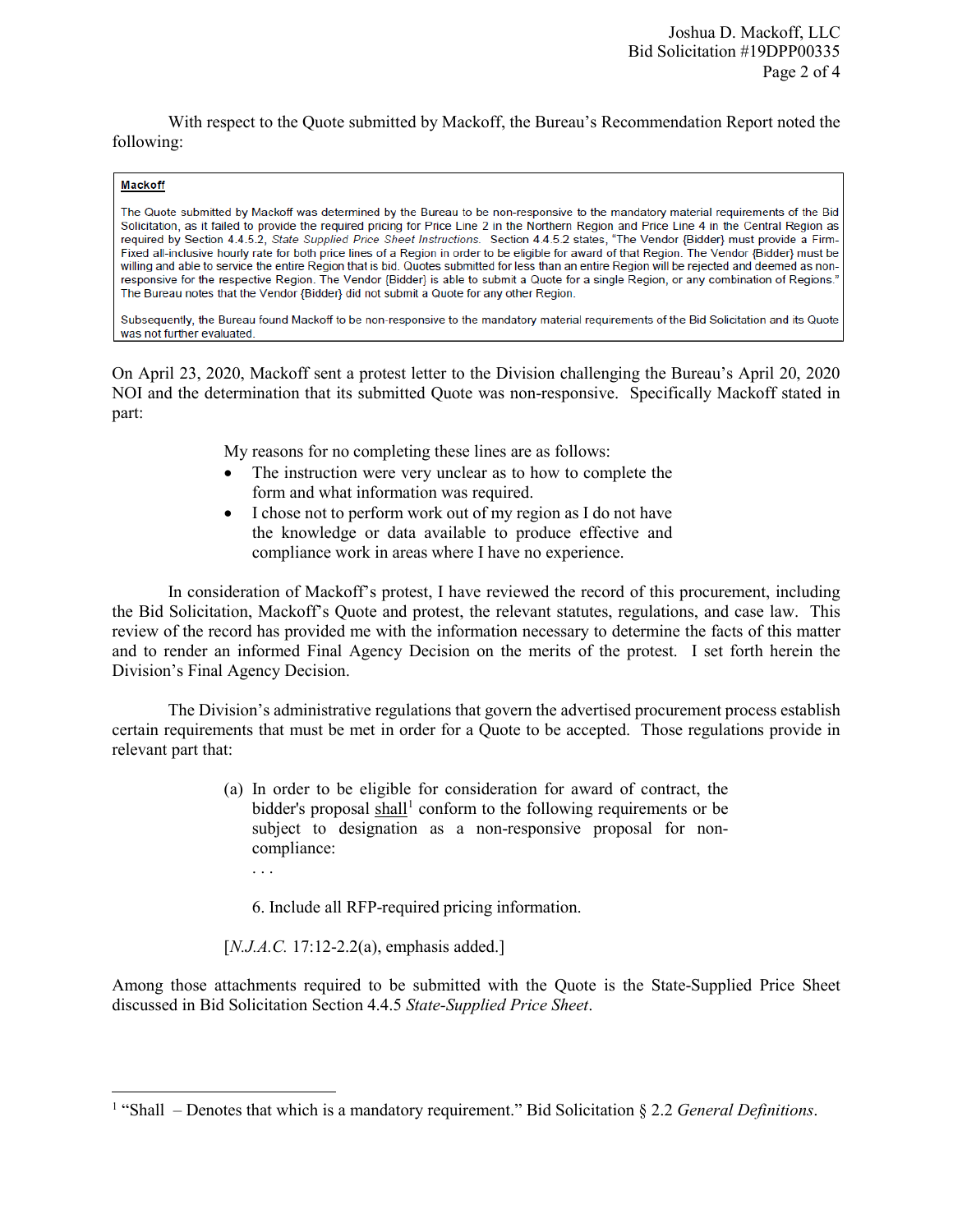To assist Vendors {Bidders} in completing the State-Supplied Price Sheet, the Bid Solicitation advised in part:

> The Vendor {Bidder} must submit its pricing using the State-Supplied Price Sheet accompanying this Bid Solicitation and located on the "Attachments" Tab.

> The Vendor {Bidder} must provide a Firm-Fixed all-inclusive hourly rate for both price lines of a Region in order to be eligible for award of that Region. The Vendor {Bidder} must be willing and able to service the entire Region that is bid. Quotes submitted for less than an entire Region will be rejected and deemed as non-responsive for the respective Region. The Vendor {Bidder} is able to submit a Quote for a single Region, or any combination of Regions.

> In the event that a Vendor {Bidder} using *NJSTART* to submit a Quote uploads a State-Supplied Price Sheet and completes the "Items" Tab in *NJSTART* (instead of entering a Unit Cost of \$1.00 as instructed), the State-Supplied Price Sheet will govern.

> [Bid Solicitation § 4.4.5.2 *State-Supplied Price Sheet Instructions,* emphasis added.]

The review of Mackoff's submitted Quote reveals that the submitted Price Sheet did not include pricing for Price Line 2 and Price Line 4 which were required for a Quotes submitted for the Northern and Central Regions. As indicated above, Bid Solicitation § 4.4.5.2 *State-Supplied Price Sheet Instructions* required that the Vendor {Bidder} submit "a Firm-Fixed all-inclusive hourly rate for both price lines of a Region in order to be eligible for award of that Region." Emphasis added. On this point, the Bid Solicitation was clear, Vendors {Bidders} were required to submit pricing in response to both price lines in a Region in order to be eligible for an award. Because Mackoff did not provide a Firm-Fixed all-inclusive hourly rate for both price lines of a Region as required, the Bureau properly deemed Mackoff's Quote as nonresponsive. Recommendation Report, pg. 5. This is an unfortunate situation for the State as the Division encourages competition and appreciates the time and effort put forth in preparing and submitting the Quote.

However, as the result of another protest received in response to the Bureau's April 20, 2020 NOI, because of the ambiguity between the Bid Solicitation and the State supplied price sheet I have determined that it is in the public's interest to reject all Quotes submitted and cancel the subject Bid Solicitation. I have remanded this matter back to the Bureau with direction to rescind the Notice of Intent to Award, to cancel this Bid Solicitation and to re-procure the services sought if desired by the using agency. This is my final agency decision on this matter.

Thank you for your company's interest in doing business with the State of New Jersey. I encourage you to log into *NJSTART* to select any and all commodity codes for procurements you may be interested in submitting a Quote for so that you may receive notification of future bidding opportunities. Please monitor the Division's *NJSTART* website for future bidding opportunities for these services.

Sincerely,

MA Griffin Maurice A. Griffin

Acting Director